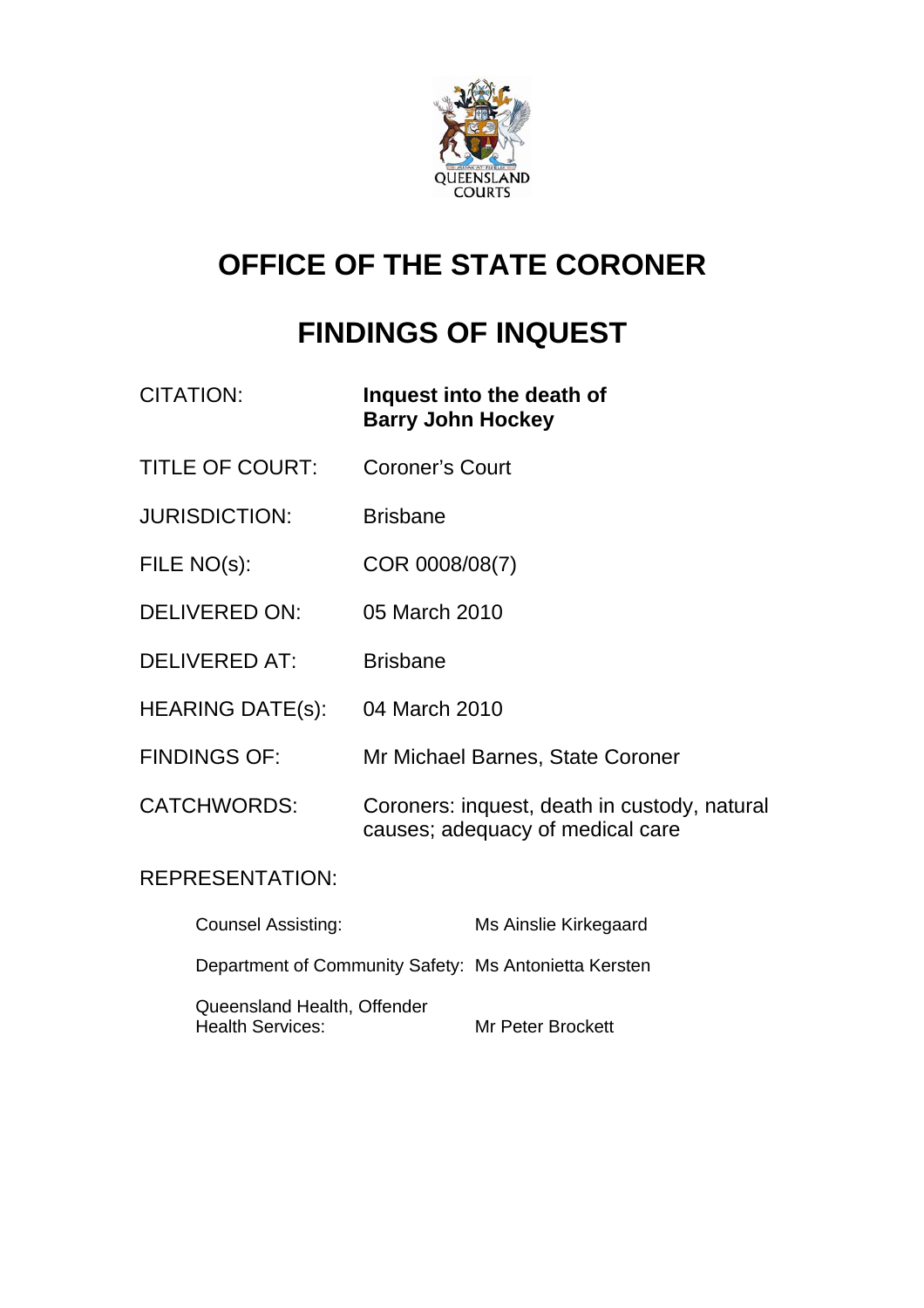#### **Table of Contents**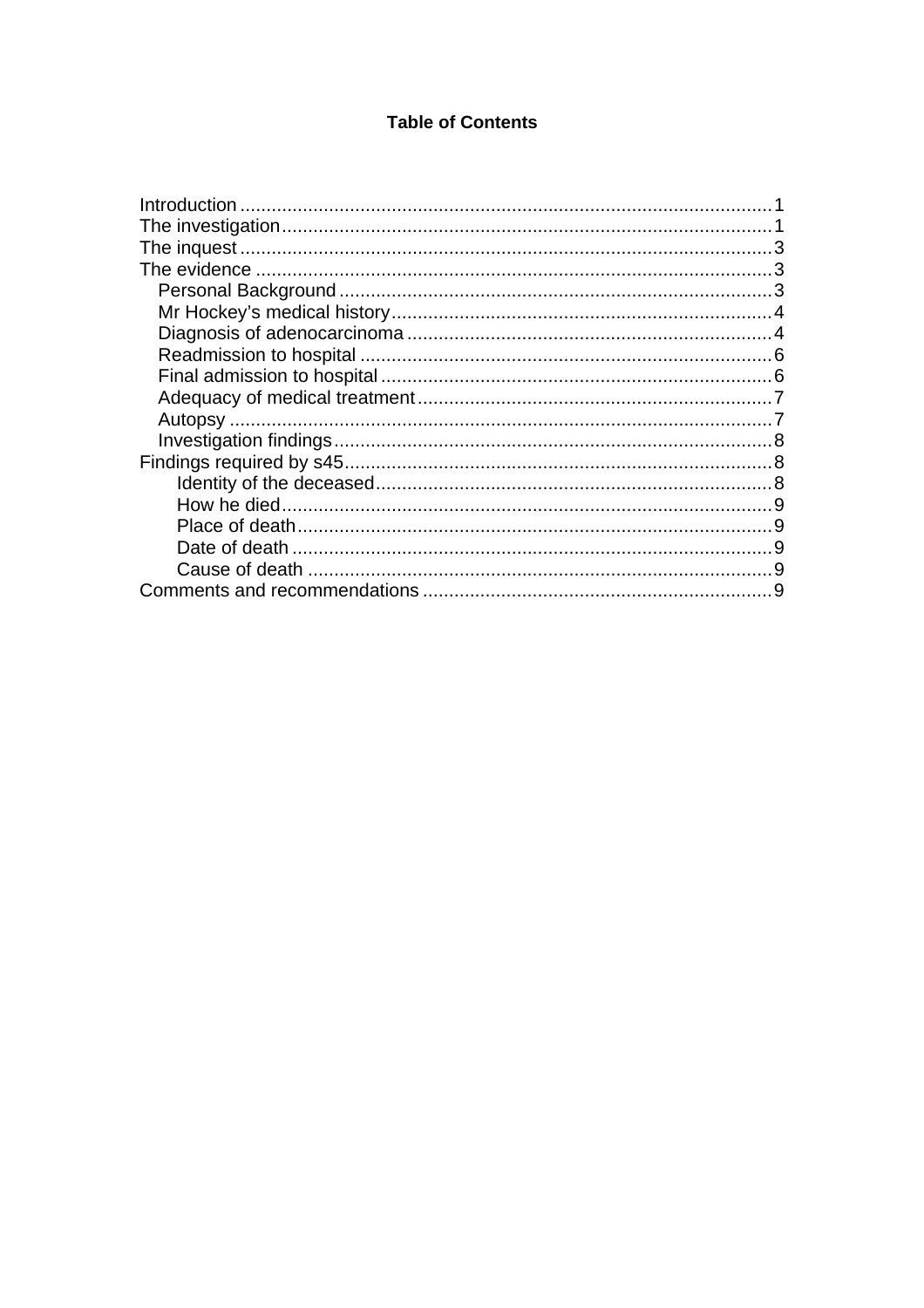<span id="page-2-0"></span>The *Coroners Act 2003* provides in s45 that when an inquest is held into a death in custody, the coroner's written findings must be given to the family of the person who died, each of the persons or organisations granted leave to appear at the inquest and to various officials with responsibility for the justice system. These are my findings in relation to the death of Barry John Hockey. They will be distributed in accordance with the requirements of the Act and posted on the web site of the Office of State Coroner.

## **Introduction**

Mr Hockey was a 58 year old man who died in the Princess Alexandra Hospital Secure Unit on 29 December 2007. At the time of his death, Mr Hockey was serving a three-and-a-half year custodial sentence at the Wolston Correctional Centre (WCC).

On 16 November 2007, Mr Hockey was admitted to the PAH Secure Unit with a three week history of worsening shortness of breath, a persistent productive cough, significant weight loss, night sweats and fevers. During this admission, he was diagnosed with advanced lung cancer with a limited life expectancy. He was discharged on 27 November 2007, with plans to start palliative chemotherapy the following week. He was readmitted to hospital twice over the following month to manage his worsening symptoms. Mr Hockey died in the PAH Secure Unit on 29 December 2007.

Because Mr Hockey's death was a "death in custody" within the terms of the Act it was reported to the State Coroner for investigation and inquest.<sup>[1](#page-2-1)</sup>

These findings:

- confirm the identity of the deceased, the time, place, circumstances and medical cause of his death;
- consider whether the actions or inactions of any person contributed to his death;
- consider whether the medical treatment afforded to him while in custody was adequate and reasonable; and
- consider whether any changes to procedures or policies could reduce the likelihood of deaths occurring in similar circumstances or otherwise contribute to public health and safety or the administration of justice.

# **The investigation**

Detective Senior Constable Pamela Byres, then of the QPS Corrective Services Investigation Unit (CSIU), conducted the investigation. I note that at the time of completing this investigation, Detective Senior Constable Byres had attained the

<span id="page-2-1"></span><sup>&</sup>lt;sup>1</sup> s8(3) defines "*reportable death*" to include deaths in custody and s7(2) requires that such deaths be reported to the state corners or deputy state coroner. S27 requires an inquest be held in relation to all deaths in custody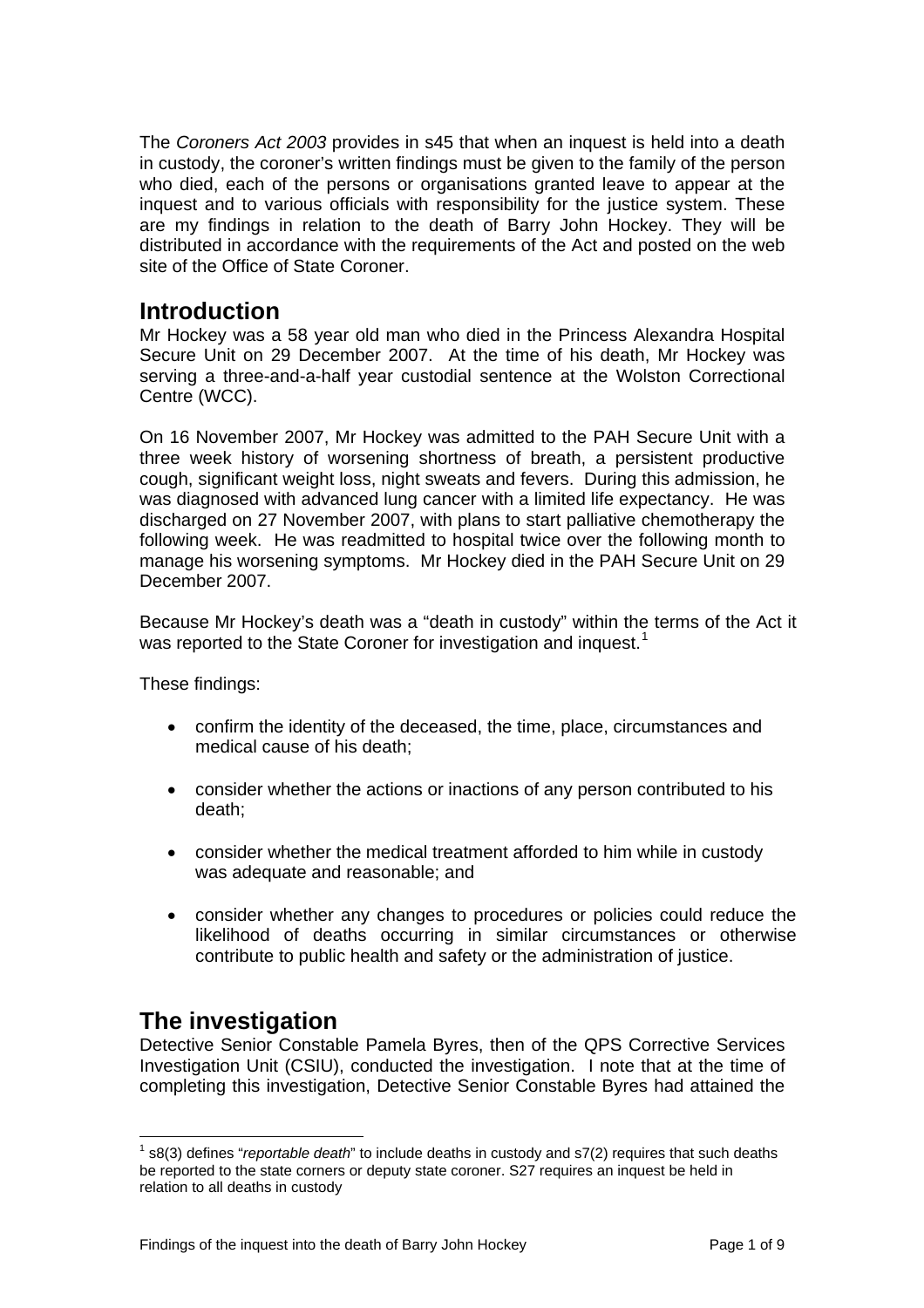rank of Sergeant and is now known by the surname Leech. I will refer to her as Sergeant Leech in these findings.

The hospital reported Mr Hockey's death to the Dutton Park police station after the death was pronounced at 9:50am. Officers from both Dutton Park station and CSIU attended the scene that morning.

Mr Hockey's body had remained in situ in a single occupant room in the PAH Secure Unit. A physical examination of Mr Hockey's body, performed by the CSIU officers, did not reveal any signs of injury or trauma. A room search revealed nothing suspicious. The room was photographed by a Scenes of Crime Officer during the search. CSIU officers seized Mr Hockey's clothes and the PAH medical records.

Mr George Tully, prison chaplain and Mr Hockey's principal support person, formally identified the body at the scene shortly after 1:00pm that day. Police then accompanied Mr Hockey's body to the Queensland Health Forensic and Scientific Services mortuary for autopsy.

Dr Nathan Milne, an experienced forensic pathologist, performed an external and full internal autopsy on the morning of 31 December 2007. The autopsy was observed by representatives of CSIU and the QPS Coronial Support Unit.

Further inquiries made by CSIU about the circumstances of Mr Hockey's incarceration, his medical history, recent hospital admissions and the circumstances of his death included obtaining:

- Mr Hockey's criminal history and offender movement history;
- Queensland Ambulance Service records;
- a detailed statement from the consultant physician responsible for Mr Hockey's treatment, Dr Geoff Eather, about Mr Hockey's clinical management from the initial admission on 16 November 2007 to his death;
- a statement from a nurse who had cared for Mr Hockey since his readmission on 28 December 2007 and who was with him when he died; and
- statements from his principal support person, Mr George Tully, and Mr Hockey's estranged wife.

The investigation was not finalised until nearly two years after Mr Hockey's death. Given the relatively straightforward circumstances of Mr Hockey's death, I consider the investigation could have been progressed in a more timely manner. This criticism aside, I consider the scope of the investigation was appropriate. I thank Sergeant Leech for her assistance.

The Office of the State Coroner supplemented the findings of Sergeant Leech's investigation by obtaining the medical records maintained by the WCC medical centre. Associate Professor Bob Hoskins, Director of the Queensland Health Clinical Forensic Medicine Unit, subsequently reviewed this material and the PAH medical records to assess whether Mr Hockey was given appropriate access to, and received adequate medical treatment during his incarceration and in the months prior to his death.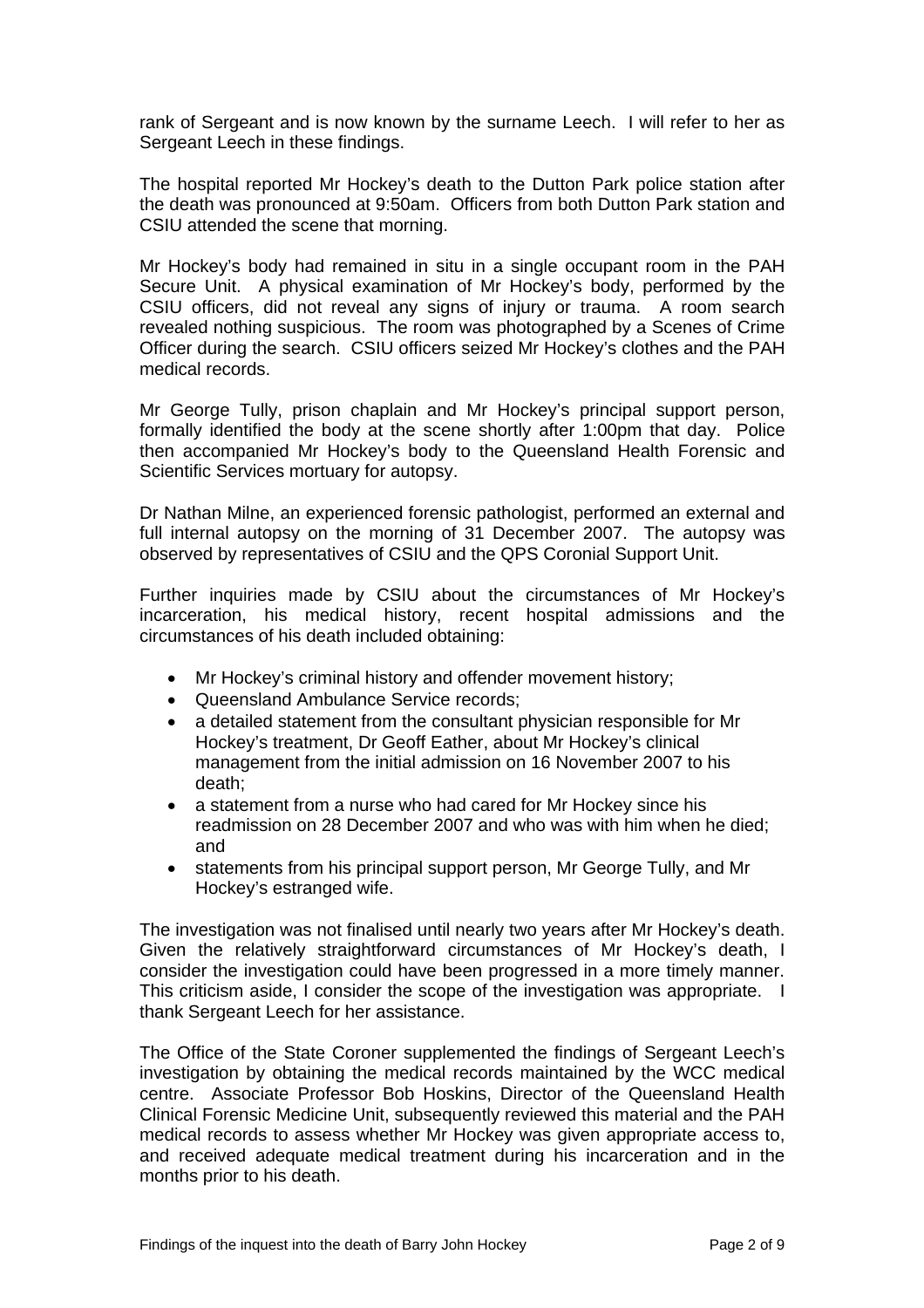# <span id="page-4-0"></span>**The inquest**

An inquest was held in Brisbane on 4 March 2010. Ms Kirkegaard was appointed as counsel to assist me. Leave to appear was granted to the Department of Community Safety and Queensland Health, Offender Health Services.

All of the statements, photographs and materials gathered during the investigation were tendered.

Ms Kirkegaard submitted that the material tendered was such that I would be in a position to make findings without calling any oral evidence. She had discussed this proposed course with Mr Hockey's next of kin and they had no concerns about the proposal, nor did they wish to have any other issues ventilated at the inquest. There were no submissions from any other parties to the effect that oral evidence should be called.

I determined the evidence contained in the exhibits was sufficient to enable me to make the findings required by the Act and that there was no other purpose which would warrant any witnesses being called to give oral evidence.

# **The evidence**

I turn now to the evidence. Rather than summarise all of the information contained in the exhibits, I consider it appropriate to record in these reasons, the evidence I believe is necessary to understand the findings I have made.

#### *Personal Background*

Mr Hockey was born in Lismore, New South Wales on 27 October 1949. He was the youngest of seven siblings. Sadly, Mr Hockey spent most of his life in institutions. He was placed in a church orphanage at six months of age, after his mother, who suffered from Parkinson's disease, went into a nursing home. He remained in the orphanage until he was fifteen years old. He experienced both physical and sexual abuse during this period of his life. He left high school before completing Year 10.

After leaving school and the orphanage, Mr Hockey worked a variety of jobs ending up in catering, until he was 21 years old. From then, he spent most of his adult life in custody in Victoria, New South Wales and Queensland. His offending began with mostly fraud and stealing but escalated from the late 1980s with convictions for a range of serious offences, including deprivation of liberty, indecent assault, rape and unlawful wounding with intent to do grievous bodily harm. Alcohol was consistently a significant factor in his offending over the years.

At the time of his death, Mr Hockey had spent roughly 46 of his 58 years in an institution (15 in an orphanage and 31 in prison). A psychiatric assessment contained in his Corrective Services records comments that Mr Hockey had spent so long in institutions that the general community was a "*strange and foreign world*" to him, whereas prison was a "*safe, secure, unchallenging haven*". The Corrective Services records note that Mr Hockey was regularly compliant and succeeded in holding a range of responsible employment positions during his many years of incarceration. He was employed as a chef and in a statement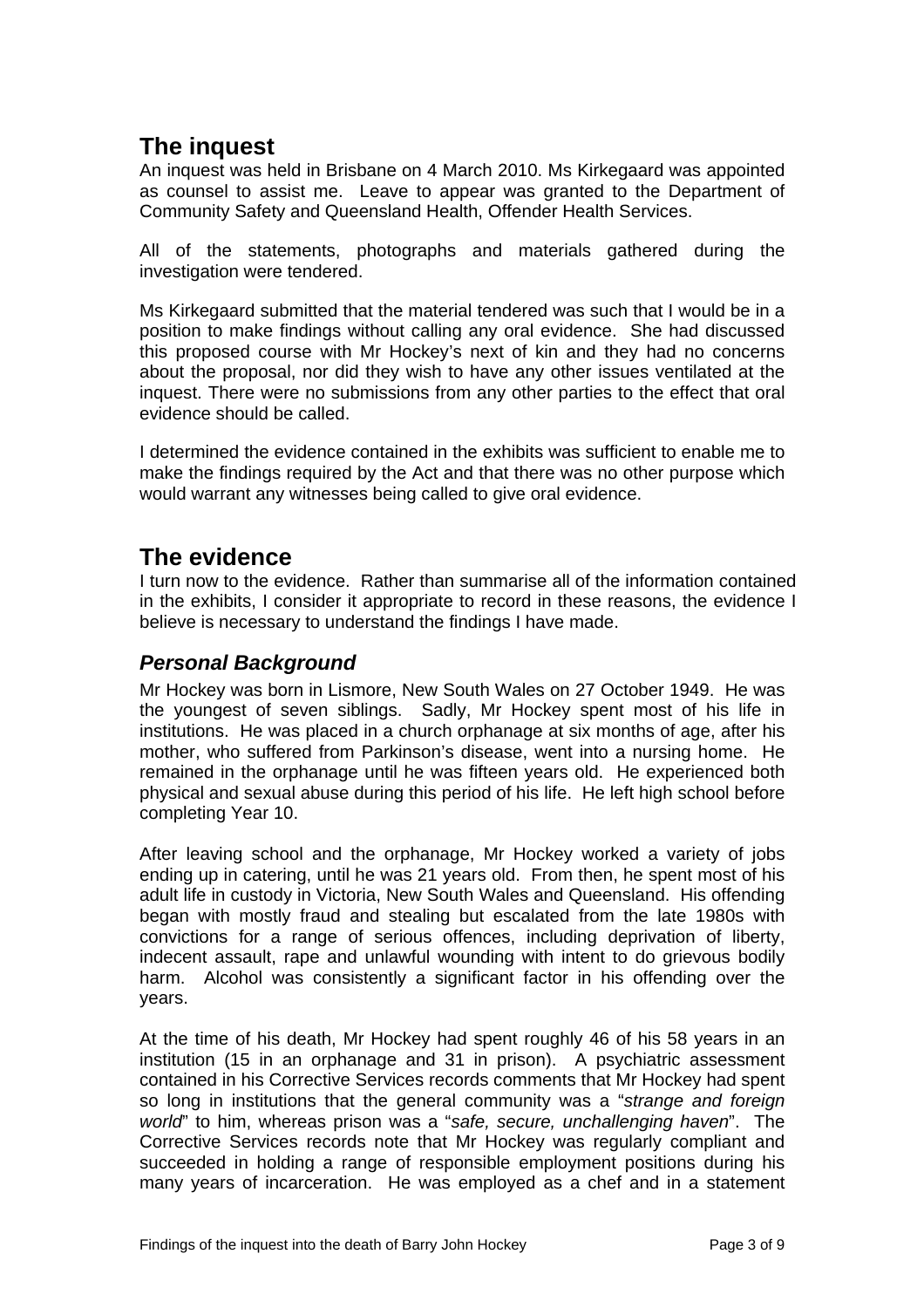<span id="page-5-0"></span>taken by the investigating officer from Mr Hockey's principal support person, he was described as an exceptional cook.

Mr Hockey was married in 1987. The relationship was short lived, though he and his wife didn't ever divorce. He had one child from that relationship. The statement provided by Mr Hockey's wife reveals that he maintained sporadic contact with her over the years but due to his many years in custody, he had no contact with his daughter after she was about three years of age.

The statement provided by Mr Hockey's principal support person, Mr George Tully, indicates that he had known Mr Hockey since late 1990. Mr Hockey spent much of his leave of absence time with Mr Tully's family and lived with them from late1994 to 1997. Mr Hockey would phone Mr Tully every Saturday whenever he was in custody.

#### *Basis for most recent incarceration*

At the time of his death, Mr Hockey was serving a three and a half year custodial sentence for convictions of attempted kidnapping, unlawful use of a motor vehicle, break and enter and stealing offences. He was sentenced for these convictions by the Ipswich District Court on 22 August 2005.

Mr Hockey started serving his sentence on 29 June 2005 as an inmate of the Arthur Gorrie Correctional Centre. He was transferred to WCC on 9 November 2005. He was transferred in and out of the PAH Secure Unit several times after this before the final admission on 28 December 2007, during which he died.

#### *Mr Hockey's medical history*

Medical records from both WCC and the PAH show that Mr Hockey had a history of alcoholism, heavy lifelong smoking, emphysema, gastro-oesophageal reflux disease (including a perforated duodenal ulcer and vagotomy in 1986) and anxiety disorder.

In late May 2005, ultrasound examination confirmed an abdominal aortic aneurism that had been detected by x-rays ordered by Mr Hockey's general practitioner, prior to Mr Hockey's reception at the Arthur Gorrie Correctional Centre on 9 May 2005.

After being transferred to WCC in early November 2005, Mr Hockey presented to the WCC medical centre with occasional minor health complaints until May 2007. Over the following four months, Mr Hockey presented to the WCC medical centre on three occasions with symptoms suggestive of a recurrent chest infection. He was referred for chest x-rays and prescribed antibiotics. The WCC medical notes indicate that his chest complaint initially responded to this course of treatment.

#### *Diagnosis of adenocarcinoma*

The WCC medical records show that in late October and early November 2007, Mr Hockey presented to the WCC medical centre on three occasions with increasing shortness of breath and a persistent cough that was producing brown sputum. He was reviewed by a medical officer who ordered a chest x-ray and prescribed several courses of antibiotics.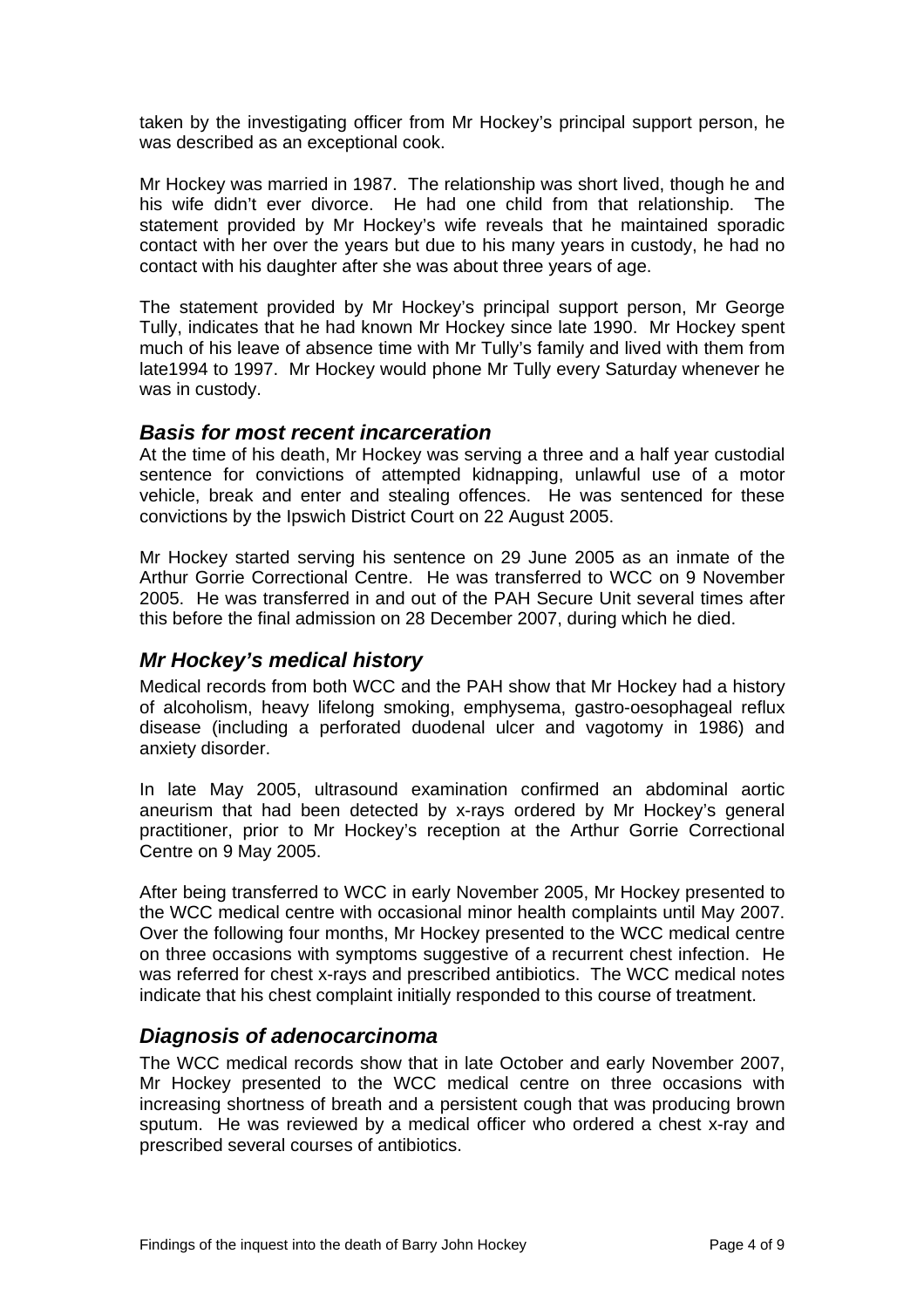Mr Hockey was reviewed by a medical officer again on 16 November 2007. His symptoms had not responded to the antibiotics. He had lost almost eight kilograms in weight over the previous two months and had night sweats and fevers. His shortness of breath was such that he could not walk short distances without oxygen. The WWC medical notes indicate a possible diagnosis of bronchopneumonia and the need to exclude lung cancer. He was transferred to the PAH Secure Unit that day for further medical investigation.

The PAH medical notes indicate that on admission, Mr Hockey presented with clinical signs consistent with a right sided pleural effusion. This was confirmed by an initial chest x-ray. A pleural tap subsequently drained 1.2L of fluid from his lungs. He was also treated with broad spectrum antibiotics.

Lung function testing during this admission confirmed moderately severe chronic obstructive pulmonary disease.

Testing of the drained pleural fluid ultimately confirmed the presence of malignant cells, with characteristics consistent with primary lung adenocarcinoma. A subsequent CT chest scan confirmed pulmonary metastatic disease with probable lymphangitis and mediastinal lymphadenopathy.

The investigating officer obtained a statement from Dr Geoff Eather, the consultant respiratory and sleep physician, who became responsible for Mr Hockey's care from 22 November 2007. This statement provided a very detailed and clear summary of the clinical management of Mr Hockey's condition that has been of great assistance to this inquest.

Dr Eather's statement indicates that Mr Hockey's case was discussed at the hospital's lung cancer conference on 22 November 2007. His malignancy was staged as a metastasised adenocarcinoma originating in the lung. The meeting recommended treatment including draining the pleural effusion and pleurodesis should the pleural effusion recur; trialling oral corticosteroid therapy for the lymphangitis; referral for consideration of palliative chemotherapy and referral to the palliative care service.

Dr Eather's statement notes that Mr Hockey responded to pleural drainage and oral corticosteroids, with a significant improvement in his shortness of breath. He was reviewed by a medical oncologist on 27 November 2007, who spoke to him in some detail about the role of palliative chemotherapy. I note that in a letter to the WCC dated 27 November 2007, oncologist indicates that Mr Hockey understood his condition was incurable and that chemotherapy was unlikely to have a significant impact on his life expectancy. Mr Hockey was noted as being keen to proceed and arrangements were made to start chemotherapy on 6 December 2007. He was also reviewed by the palliative care team who prescribed Endone to manage his shortness of breath. In view of his satisfactory response to treatment to this point, Mr Hockey was discharged on 27 November 2007, with plans for outpatient follow up.

I note in a letter to the South East Queensland Regional Community Corrections Board dated 23 November 2007, Dr Eather's RMO advised that the long term prognosis for the majority of patients with this type of disease is poor, with life expectancy usually measuring months, rather than years. Statements from Mr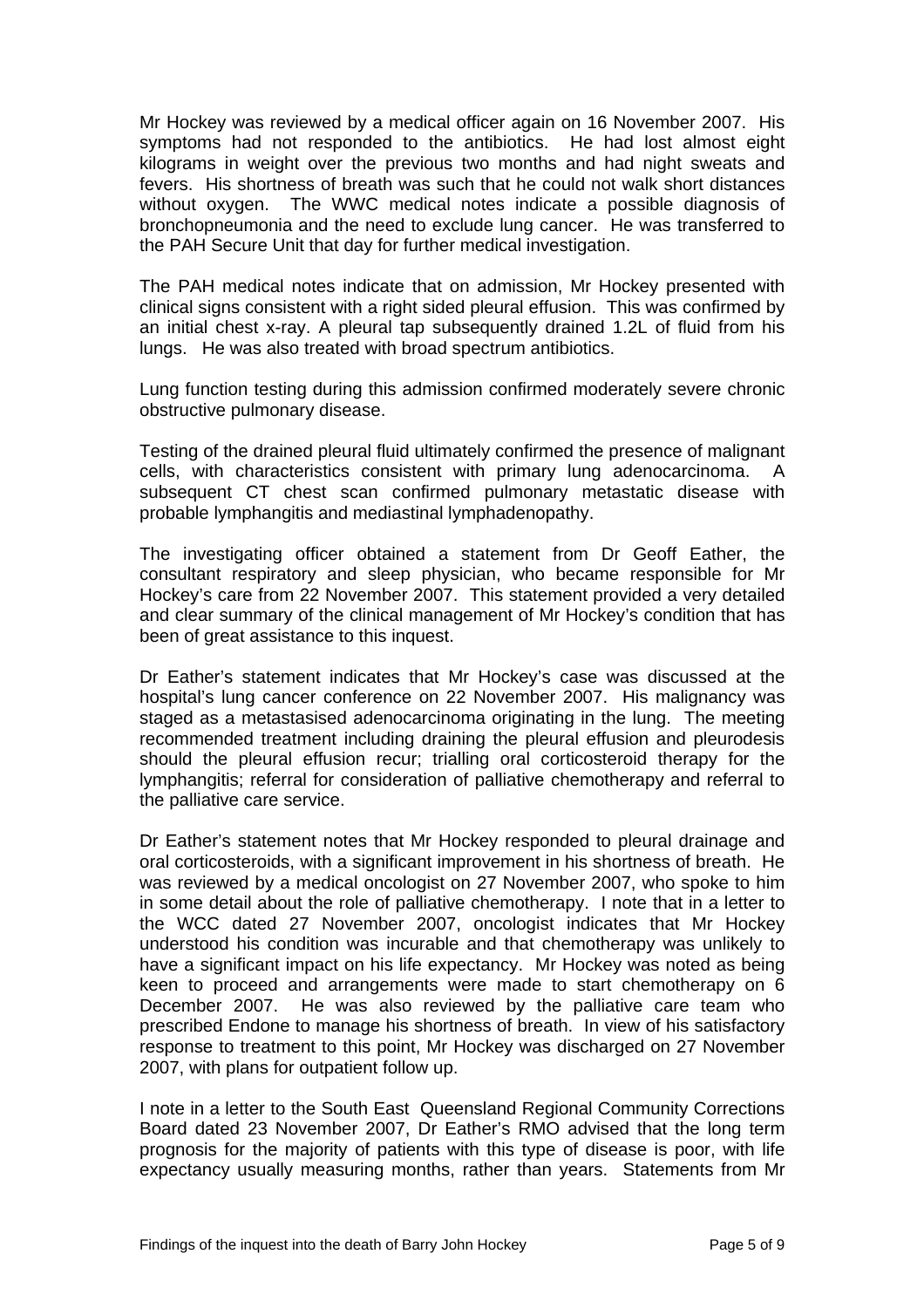<span id="page-7-0"></span>Hockey's wife and his principal support person, Mr George Tully, indicate that Mr Hockey understood that his condition was terminal and that he had only months to live. Mr Tully's statement suggests that Mr Hockey was prepared to accept this reality. This is supported by notations in the WCC medical records that he talked freely about his diagnosis upon his return from hospital.

#### *Readmission to hospital*

Mr Hockey was to start palliative chemotherapy as an outpatient on 6 December 2007. However, Dr Eather's statement and the PAH medical records show that he was readmitted to the PAH Secure Unit from the medical oncology unit on that day with recurrent shortness of breath. This was found to be caused by a worsening right sided pleural effusion.

An intercostal catheter was inserted on 7 December 2007 and immediately drained one litre of fluid from Mr Hockey's lungs. He required prolonged intercostal catheter drainage with suction and ultimately, a talc pleurodesis was performed on 14 December 2007 to reduce the cavity left by the drained pleural effusion.

Mr Hockey received his first dose of chemotherapy on 13 December 2007. He was given Carboplatin and Gemcitabine on this occasion.

Mr Hockey's condition improved over the following days. He was discharged on 17 November 2007 to be reviewed in a week's time for chemotherapy and a repeat chest x-ray.

Mr Hockey was subsequently reviewed by the PAH Medical Oncology Unit on 20 December 2007. He received a further dose of Gemcitabine on this occasion. He was scheduled to receive his next dose of chemotherapy on 3 January 2008.

#### *Final admission to hospital*

The WCC medical notes show that over the following week, Mr Hockey was coughing up more bloody sputum and experiencing increased breathlessness and pain, despite receiving palliative doses of Endone to manage these symptoms. After being reviewed by a nurse at the medical centre in the morning of 28 December 2007, Mr Hockey was transferred by ambulance to the PAH Secure Unit for medical review.

Medical examination revealed a recurrence of the right sided pleural effusion. Mr Hockey was readmitted under the care of Dr Eather. Dr Eather's statement and the PAH medical records show that Mr Hockey was treated with supplemental oxygen, broad spectrum intravenous antibiotics and corticosteroid therapy. Between 5:00pm and 8:00pm that day, Mr Hockey's blood pressure fell and his heart rate rose dramatically. He was also noted to have developed atrial fibrillation at about this time. His condition deteriorated rapidly over the course of that evening.

Mr Hockey's condition continued to deteriorate into the early hours of 29 December 2007. He gradually lost consciousness. He was reviewed by both medical ward call and the medical registrar during this decline. At about 6:00am, Dr Eather's senior registrar, Dr Dan Smith phoned George Tully in his capacity as Mr Hockey's principal support person. Mr Tully attended the hospital and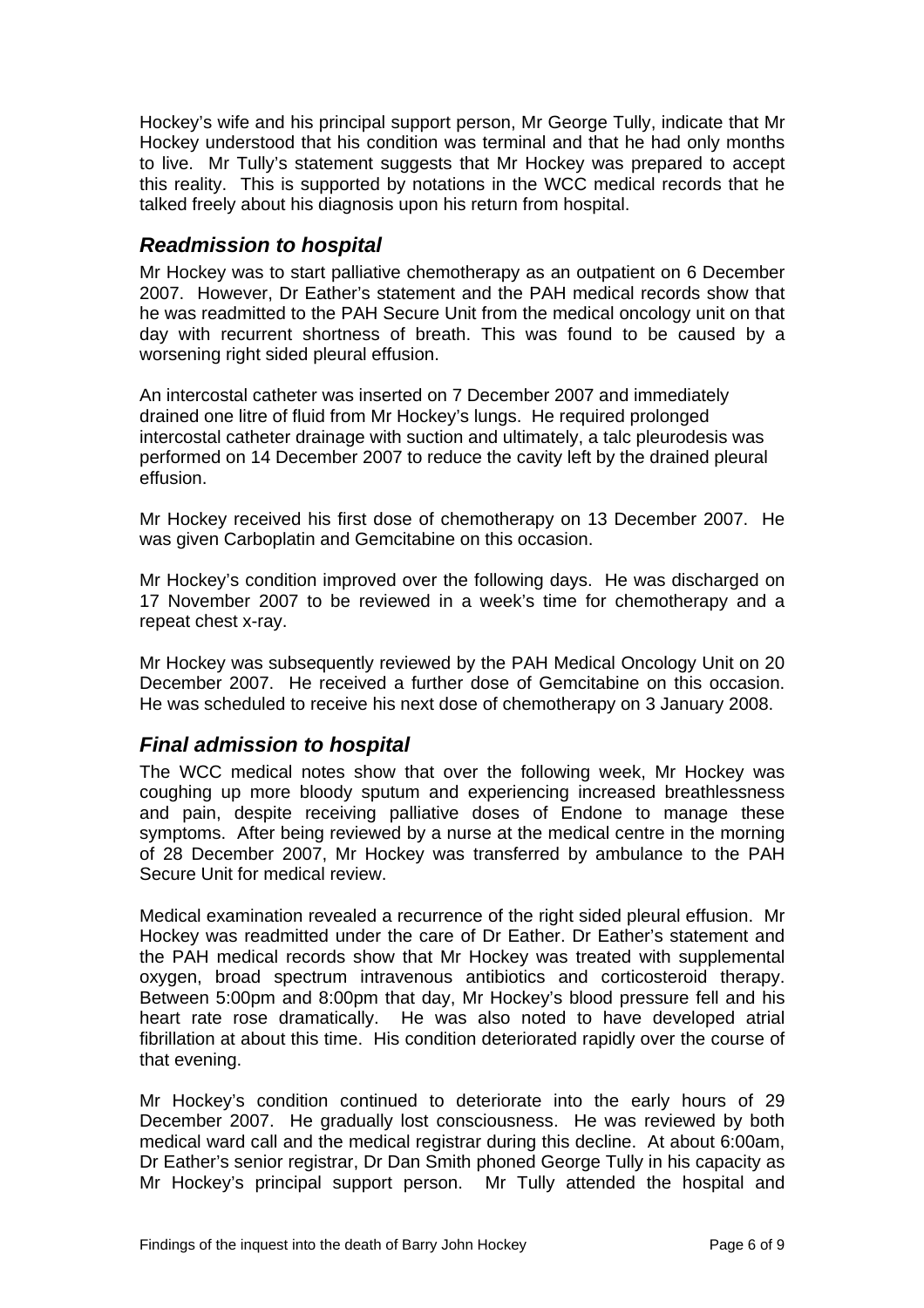<span id="page-8-0"></span>following a discussion with Dr Smith, agreed that given Mr Hockey's advanced lung malignancy and his progressive deterioration, Mr Hockey should be given comfort cares only.

Mr Tully's statement indicates that he stayed with Mr Hockey for about half an hour, during which time Mr Hockey remained unconscious.

The nursing notes show that Mr Hockey continued to deteriorate during the morning. A statement obtained from registered nurse Bridgette Mortimer, who was caring for Mr Hockey, reveals that by 9:15am, it was apparent that Mr Hockey was close to death. He was given comfort cares at 9:30am and died in the presence of Nurse Mortimer and another nurse at 9:35am. The resident medical officer, Dr Teng, pronounced Mr Hockey's death at 9:50am.

#### *Adequacy of medical treatment*

Dr Bob Hoskins, Director of Queensland Health's Clinical and Forensic Medicine Unit (CFMU) was asked to review the WCC and PAH medical records to assess whether Mr Hockey was given appropriate access to, and received adequate medical treatment during his incarceration and in the months prior to his death.

Dr Hoskins advised that in his opinion Mr Hockey received appropriate intervention at each stage of the progression of his irreversible disease.

#### *Autopsy*

Dr Nathan Milne, an experienced forensic pathologist, performed an external and full internal autopsy on the morning of 31 December 2007.

The examination showed no evidence of injury. It confirmed the clinical diagnosis of adenocarcinoma of the right lung, which Dr Milne considered to be the cause of Mr Hockey's death. Histology showed that the tumour had spread extensively through the lymphatic channels of both lungs and was also identified in lymph nodes. There were significant secondary changes in the lungs related to the tumour, including acute bronchopneumonia, which Dr Milne considered would also have contributed to Mr Hockey's death.

The examination also revealed other conditions that Dr Milne considered would have contributed to Mr Hockey's death, namely emphysema and a degree of coronary atherosclerosis severe enough to have caused a heart attack or sudden death at any time.

Toxicological examination of the post mortem blood was consistent with the palliative administration of morphine and paracetamol to Mr Hockey during the final hours of his life. Dr Hoskins reviewed this aspect of the autopsy findings. I note his advice that in the context of painful terminal malignancy, the use of high dose opiates, including morphine, is appropriate and humane.

Toxicology was also performed on a hospital blood specimen taken from Mr Hockey at 10:35am on the morning of his final admission. The results were consistent with medication prescribed to Mr Hockey but showed raised levels of the antidepressant, paroxetine, and the narcotic analgesic, oxycodone. The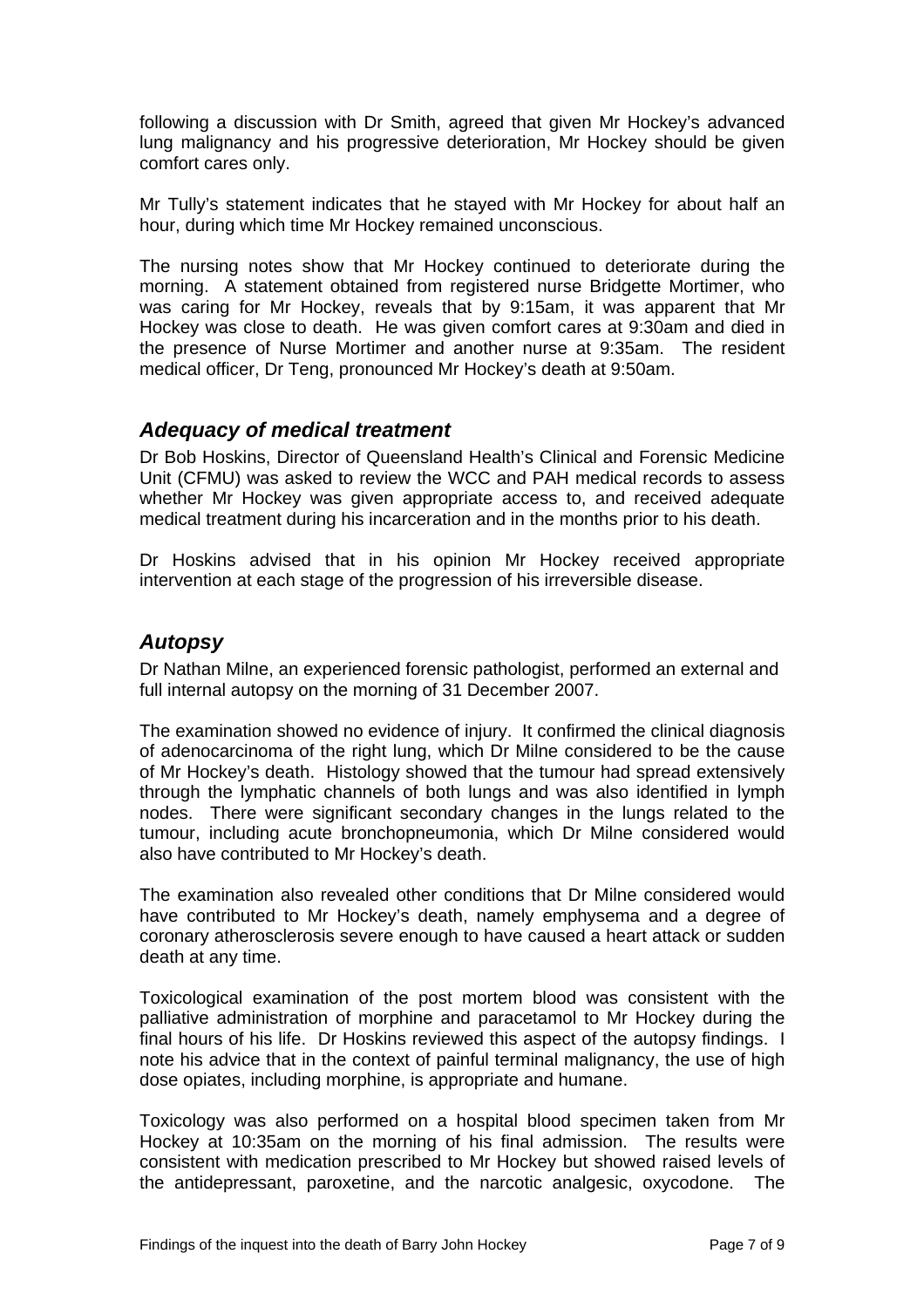<span id="page-9-0"></span>concentrations of both these drugs were found to be greater than the usual therapeutic range, but less than a potentially fatal level. Dr Milne considered mixed drug toxicity to have also contributed to Mr Hockey's death.

Dr Milne could not determine why these drug levels were raised. I note Dr Hoskins' advice that he found nothing in the clinical picture to suggest Mr Hockey was suffering from either opiate or paroxetine toxicity, nor was there anything to suggest that paroxetine, oxycodone or morphine were given at an inappropriate dose or frequency.

Dr Hoskins considered that the recorded doses of paroxetine and oxycodone would not be expected to give rise to the blood levels detected by toxicology. Although he could not explain why the levels were elevated, Dr Hoskins considered there was nothing in the clinical picture to suggest that those levels actually caused any adverse effects.

Taking Dr Hoskin's opinion into account, I consider that the autopsy examination and toxicology results are not suggestive of anything suspicious having occurred in respect of Mr Hockey's death.

#### *Investigation findings*

Mr Hockey's body was identified by his principal support person, George Tully, at the scene. Physical examination of Mr Hockey's body in situ revealed no signs of injury or trauma. A search of the hospital cubicle in which he died revealed nothing suspicious.

Autopsy examination confirmed the clinical diagnosis of adenocarcinoma of the right lung. Although neither the autopsy nor independent medical review could explain the elevated levels of oxycodone and paroxetine in the hospital blood samples taken the day before Mr Hockey died, I accept Dr Hoskins' opinion that there was nothing in the clinical picture to suggest that Mr Hockey was given oxycodone, morphine or paroxetine in inappropriate doses or frequency or that he was suffering from opiate or paroxetine toxicity.

Independent medical review confirmed that Mr Hockey received appropriate medical treatment in both WCC and the PAH Secure Unit during his incarceration.

No evidence suggested anything other than a death by natural causes.

### **Findings required by s45**

I am required to find, as far as is possible, the medical cause of death, who the deceased person was and when, where and how he came by his death. As a result of considering all of the material contained in the exhibits, I am able to make the following findings in relation to the other aspects of the matter.

**Identity of the deceased** – The deceased person was Barry John Hockey who was born in Lismore, New South Wales on 27 October 1949.